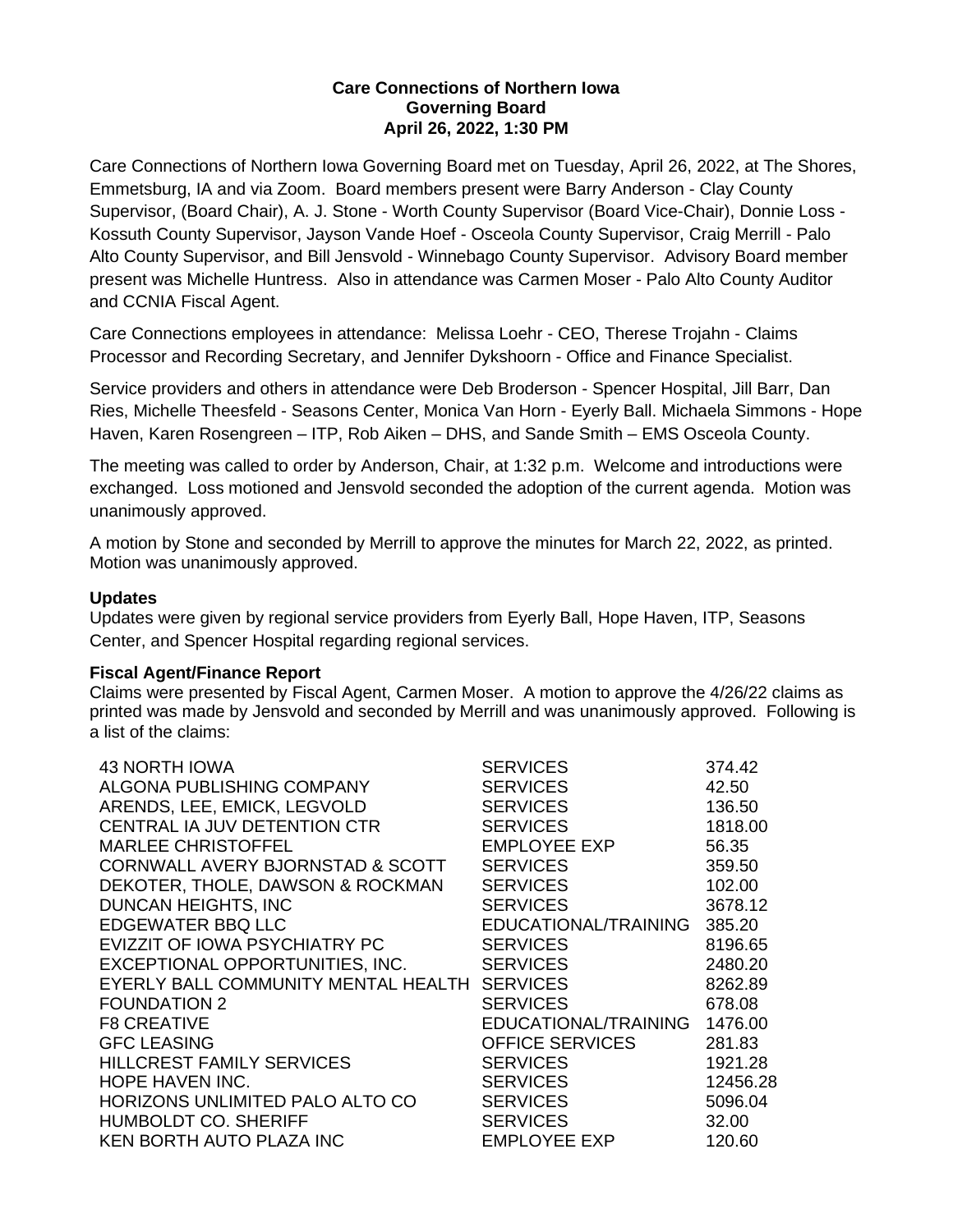| KOSSUTH CO SHERIFF                  | <b>SERVICES</b>            | 152.82   |
|-------------------------------------|----------------------------|----------|
| <b>MELISSA LOEHR</b>                | <b>EMPLOYEE EXP</b>        | 307.93   |
| <b>RUTH MELBY</b>                   | ADVOCATE EXP               | 345.59   |
| <b>ANNA MILLER</b>                  | <b>EMPLOYEE EXP</b>        | 618.90   |
| <b>NEXT GENERATION TECHNOLOGIES</b> | DATA PROCESSING            | 2000.49  |
| NW IA YOUTH EMERGENCY SERVICES      | <b>SERVICES</b>            | 631.00   |
| <b>OSCEOLA COUNTY SHERIFF</b>       | <b>SERVICES</b>            | 19.00    |
| PALO ALTO CO AUDITOR                | <b>ACCOUNTING SERVICES</b> | 1955.00  |
| <b>SANDRA PELZER</b>                | <b>EMPLOYEE EXP</b>        | 119.60   |
| <b>FRED BLAKE PERKINS</b>           | <b>SERVICES</b>            | 316.00   |
| PLAINS AREA MENTAL HEALTH CTR       | <b>SERVICES</b>            | 24100.00 |
| THE PRIDE GROUP                     | <b>SERVICES</b>            | 36026.03 |
| <b>SEASONS</b>                      | <b>SERVICES</b>            | 15424.88 |
| SIOUXLAND MENTAL HEALTH CENTER      | <b>SERVICES</b>            | 2600.00  |
| SOLUTIONPOINT+ LLC                  | EDUCATIONAL/TRAINING       | 2525.00  |
| SPENCER DAILY REPORTER              | <b>PUBLICATIONS</b>        | 115.77   |
| SPENCER MUNICIPAL UTILITIES         | <b>INTERNET SERVICES</b>   | 100.00   |
| <b>SPENCER OFFICE SUPPLIES</b>      | <b>OFFICE SUPPLIES</b>     | 1505.83  |
| <b>SQUIRE SHOPPE</b>                | EDUCATIONAL/TRAINING       | 600.95   |
| <b>SYNERGY ETHERAPY</b>             | <b>SERVICES</b>            | 375.00   |
| THE SHORES AT FIVE ISLAND           | EDUCATIONAL/TRAINING       | 224.50   |
| THRIFTY WHITE PHARMACY              | <b>SERVICES</b>            | 121.42   |
| <b>U.S. CELLULAR</b>                | ADVOCATE EXP               | 86.72    |
| <b>WINNEBAGO CO SHERIFF</b>         | <b>SERVICES</b>            | 110.38   |
| WINNEBAGO COUNTY PUBLIC HEALTH      | <b>SERVICES</b>            | 875.00   |
| <b>WORTH COUNTY SHERIFF</b>         | <b>SERVICES</b>            | 32.44    |

The Region's fund balance on 4/26/22 is \$3,591,557.28. All payments from member counties have been received. The April quarterly payment from the State has been received. All counties will need to transfer their Fund 10000 in June and Moser will be collaborating with them to get that completed.

### **Old Business**

*MHDS Training Evaluation Results* – Loehr thanked those who attended. No action taken. Completed surveys were reviewed and notes were taken for potential improvements for future trainings.

*FY22 Budget Impact Grant Implementation* – The FY22 Budget has been sent to DHS for approval. The upcoming Impact Grant process was discussed and explained. Once the grant applications are received the committee established in March will meet to evaluate. No action taken.

### **New Business**

*Attorney Fee Policy Update* – Motion by Vande Hoef and seconded by Stone to approve and update the Care Connections Attorney Reimbursement Rate Policy to follow Iowa code 815.7 rate structure. Region will pay a maximum of 3 hours per committal fee. Motion passed unanimously.

*Exception to Policy* – It was moved by Stone and seconded by Jensvold to approve paying an outstanding pharmacy bill of \$98.49 to allow a client to utilize remaining funds for activities. Motion passed unanimously.

*Provider Contract – Linda Putney – Job Coaching Services* – It was moved by Jensvold and seconded by Loss to approve the Non-traditional provider contract with Linda Putney for supportive employment services. Motion passed unanimously.